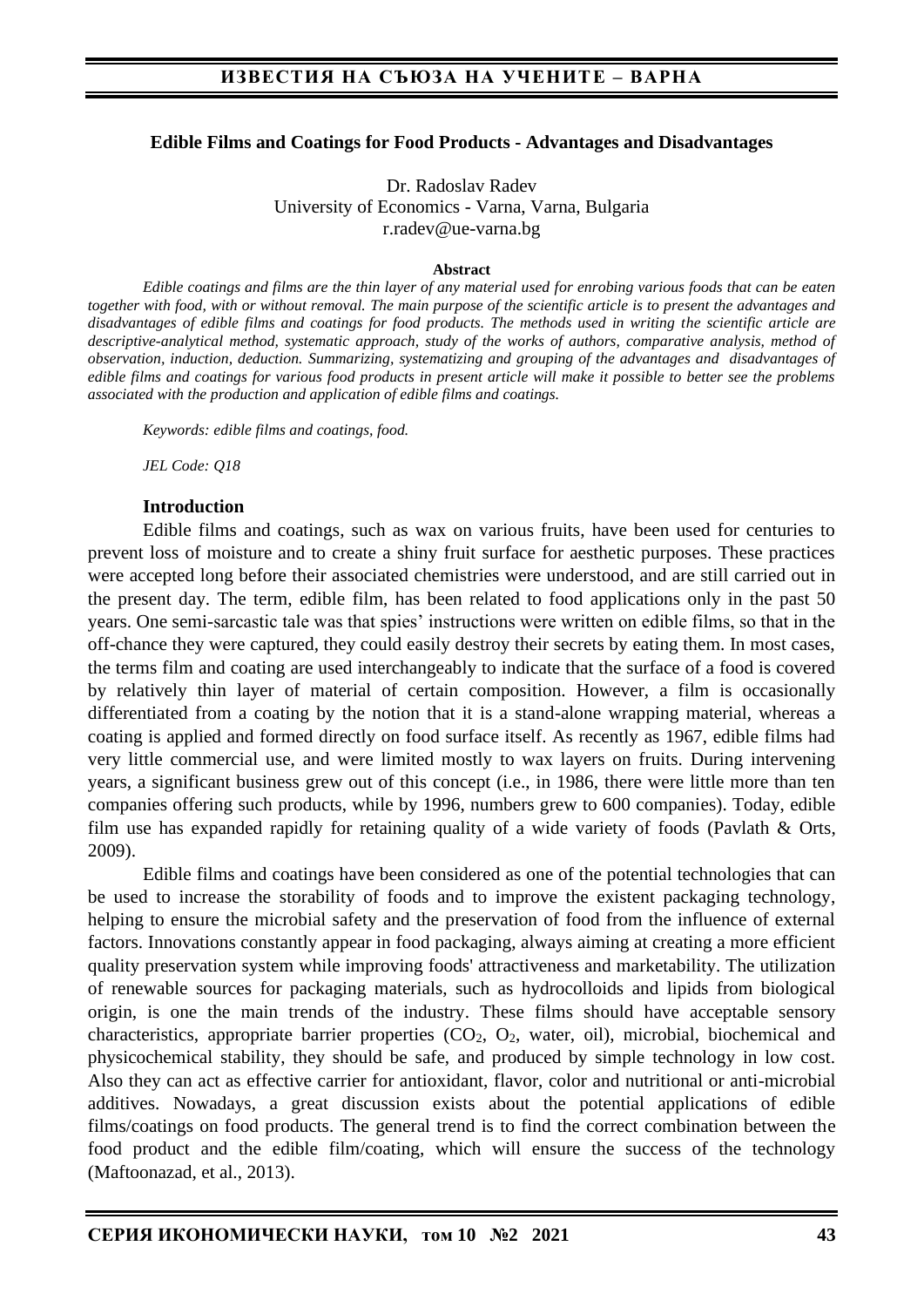#### **1. Edible films and coatings for food**

Edible coatings and films are the thin layer of any material used for enrobing various foods that can be eaten together with food, with or without removal. The thickness of the edible and coatings is generally less than 0.3 mm. Edible coatings and films provide a replacement of the natural layers and act as semi permeable membrane. They prevent moisture losses, microbes of external source, extend shelf life, selectively allow controlled exchange of important gases like oxygen, carbon dioxide and ethylene which are involved in respiration process, it also ameliorates the appearance and maintains firmness of the food product. Edible coatings and films should not affect the sensory properties of food products negatively (Sachdeva, et al., 2021).

Edible films and coatings are classified into: (1) hydrocolloids (polysaccharides and proteins), (2) lipids and (3) composites. Among the most the materials studied to develop biodegradable packaging films and coatings are *polysaccharides* such as cellulose, chitosan, starch, pectin and alginate. These polysaccharides are able to form films and coatings with good barrier properties against the transport of gases such as oxygen and carbon dioxide. *Proteins* are essential organic polymers in the manufacture of edible films and coatings, as well as their abundance and their renewable nature. Proteins are distinguished because of their content of amino acids, which vary in their numbers (polar and non-polar) and the sequence of amino acids that play a role in the formation of bonds between molecules. There is an interest in the manufacturing of edible films from natural renewable protein polymers, such as plant proteins (wheat gluten, corn zein, and soy protein) and animal protein (casein, whey protein, gelatin, albumin of the egg). *Lipids* include many fatty compounds, such as plant fats, animal fats, and waxes (beeswax, carnauba wax, paraffin wax, and acetomonoglycerides) have been used in the preparation of edible films and coatings because of their high moisture retention capacity as hydrophobic substances and their good appearance. As a result, they prevent the water permeability from the foods, especially fresh foods e.g. fruits and vegetables. Composites films and coatings contain both hydrocolloids and lipids components. The selection of biopolymer and application type of edible films and coatings is strongly dependent on its desired function and applied food. Plasticizers, emulsifiers and solvents are added to the composition of edible films and coatings (Cazón, et al., 2017; Hammam, 2019; Kapetanakou, et al., 2014; Pashova, 2011).

Figure 1 and figure 2 show the starch edible film and the pectin edible film, which were developed by the author of the present article.



Figure 1. Starch edible film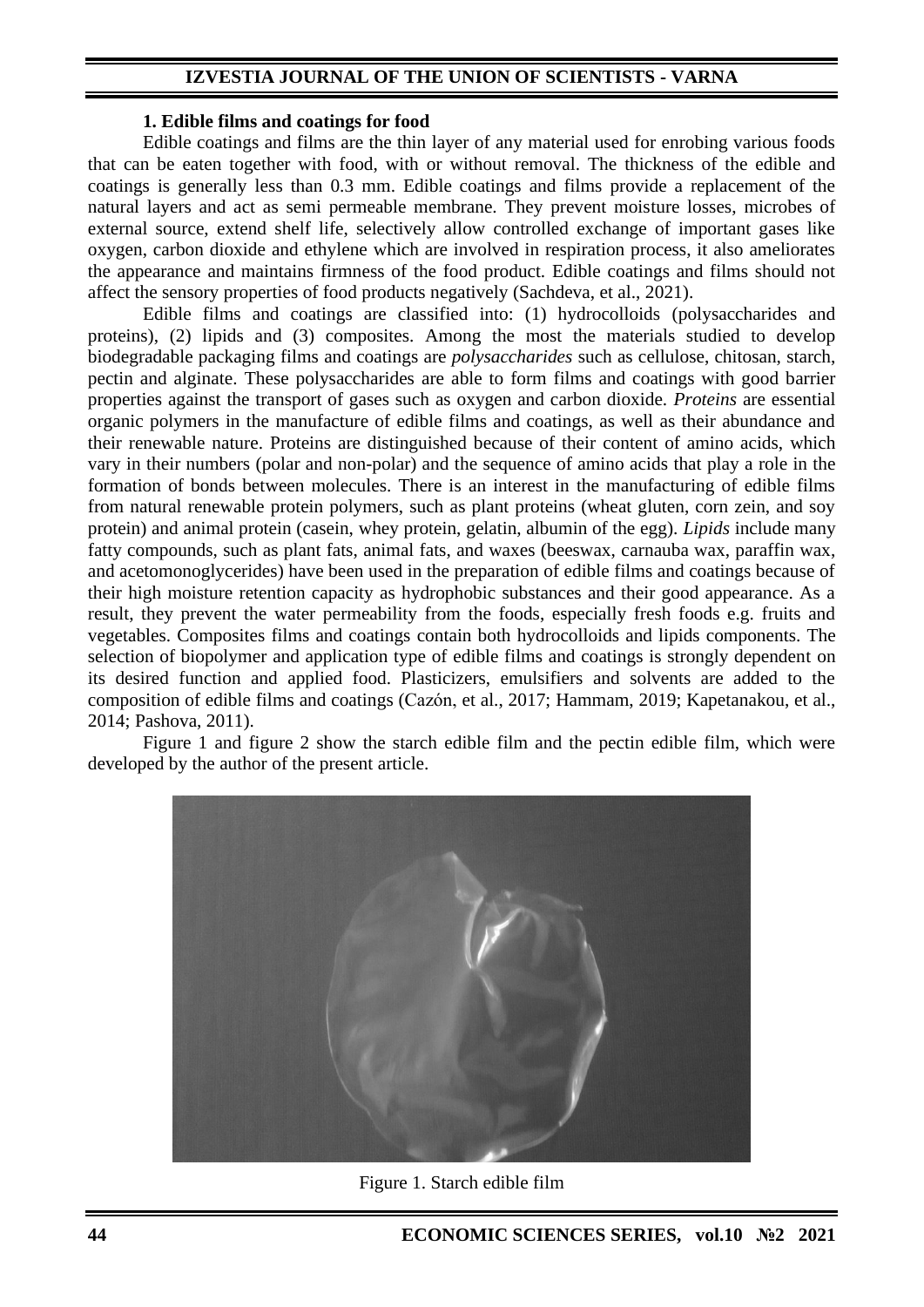

Figure 2. Pectin edible film

Edible coating is formed directly on the food surface by spraying, dipping or spreading techniques, an edible film is first produced by solvent casting, compression molding or extrusion procedures and posteriorly implemented into the food products, being placed on or between food components (Ribeiro, et al., 2021).

Figure 3 shows the various work concepts in manufacturing, characterization and properties of edible films and coatings (Kamal, 2019).



Figure 3. Flow chart showing the work concepts of edible films and coatings (Kamal, 2019)

Edible films and coatings with different compositions are used for various types of food, as preserve their quality and extend their shelf life: edible coatings elaborated with pectin and added with lemon essential oil and reuterin show great potential to be employed in *strawberries*  preservation, because these coatings are able to avoid fungal spoilage without quality reduction. Coated samples showed a more intense, redder color than control samples (Hernández-Carrillo, et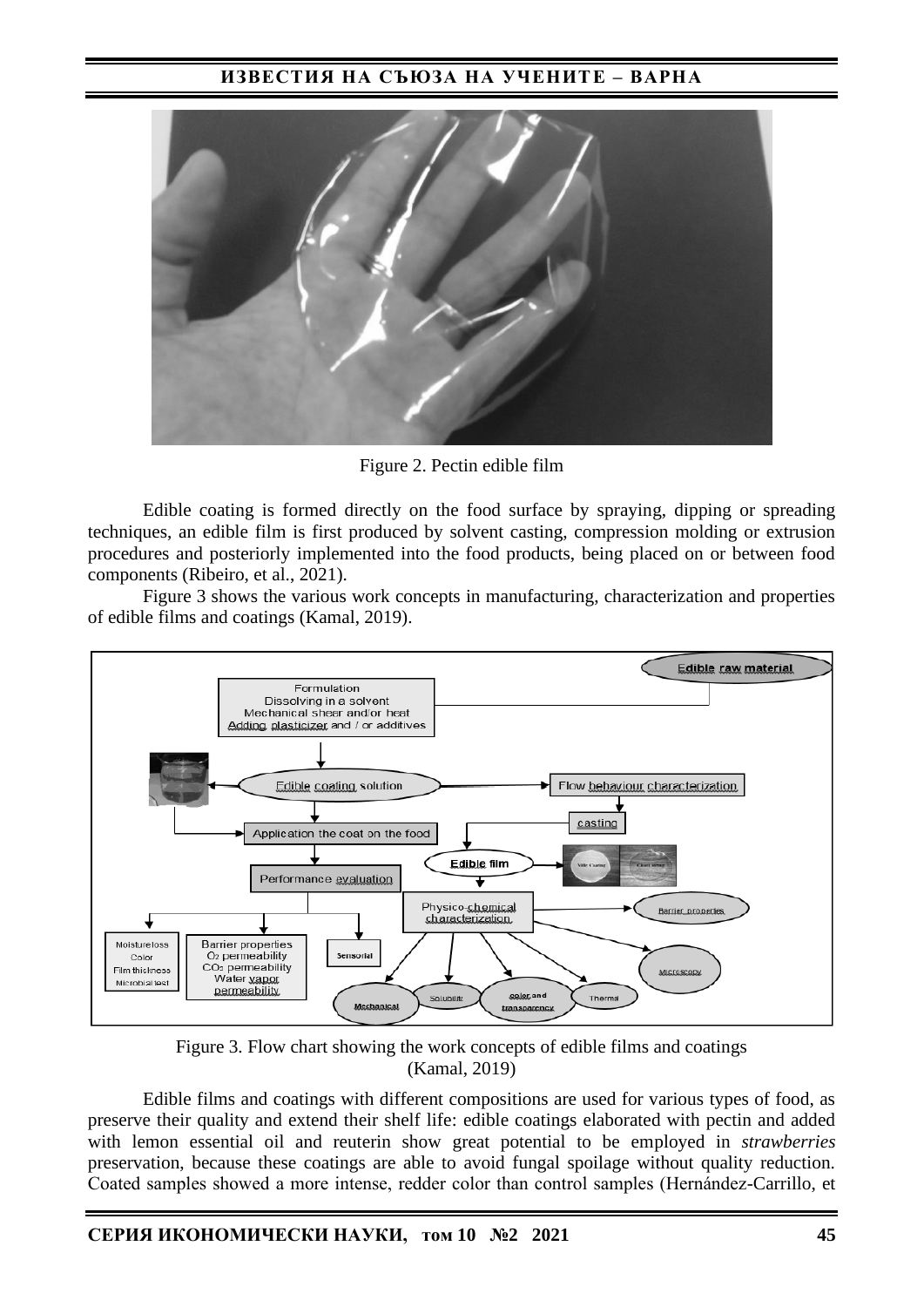al., 2021); application of edible films and coatings on *mango* fruits is an effective method to preserve their quality and safety (Tavassoli-Kafrani, et al., 2020); an oleo-proteic edible film can be successfully formed combining candelilla wax, whey protein, and glycerol. The addition of the F. cernua extract to the films did not significantly affect permeability and thickness. Films with extract presented a structure that was more smooth, continuous, homogeneous, and uniform. The edible coating applied to *tomato* reduced weight and firmness loss in storage for 10 days at 25 ◦C. Тhe sensory evaluation proved that the product obtained is acceptable for consumers. The edible coating added with F. cernua extract was the most effective at inhibiting the growth of pathogenic fungi and the visual appearance at the end of storage confirmed the beneficial effect of the edible coating (Ruiz-Martínez, et al., 2020); to reduce the conservatives added in food, this study developed active edible films of potato starch, inverted sugar and sucrose to coat *mini panettones*. From 16 to 24 days, panettones without coating and without additives (potassium sorbate  $(1 \text{ g/kg})$ , citric acid  $(10 \text{ g/kg})$ g/kg)) (controls) showed growth of mold/yeast; while with both additives coating, fungal growth was observed from 40 days. When using potassium sorbate, mold/yeast was not detected until 48 days (Saraiva, 2016); the application of edible coatings carrying antifungal compounds on *cheese* was studied to reduce mass losses and control the fungal growth on the cheese surface during ripening. The effectiveness of 8 biopolymers and Aloe vera gel (AV) at controlling mass loss was analysed during the early stage of maturation, with and without lipids (Oleic acid and oleic acidbeeswax blend) and antifungal compounds (potassium sorbate (PS)), gallic tannin (GT) and Aloe vera gel. The gellan gum with both PS and GT exhibited the greatest efficacy at controlling the cheese water loss during the ripening period. The AV gel and its blend with gellan gum did not exert a good water vapour barrier capacity, although it did exhibit antifungal action against Penicillium roqueforti. The coating of gellan with PS resulted in an 84% inhibition of mycelial growth and could prevent fungal growth during cheese ripening, while controlling the cheese mass loss (Ordóñez, et al., 2021); irrespective of water content in the *sausages*, emulsion coatings (emulsions containing gelatine, kappacarrageenan, beeswax, lard, glycerol and water) effectively inhibited their weight loss during storage. The coating with lower content of carrageenan could be recommended. Instability of coatings colour during storage implies the need of adding a colorant to the composition of emulsion (Tyburcy, et al., 2010); the study is realize to determine the effects of whey protein isolate (5% w/v) based edible coatings (WPC) containing different concentrations (3, 6, 9% w/v) of acai powder extract (AE) and matcha extract (ME) on oxidative and microbial stability of cooked meatballs during storage (14 d at +4 °C or 60 d at −18 °C). This result showed that the use of AE and ME in WPC formulation inhibited lipid oxidation and microbial growth, and had the potential for extending shelf-life of meatballs by preserving the physicochemical properties (Şen & Kılıç, 2021); the goal of the research is to determine whether food-grade coatings on *eggs* may extend shelf-life under refrigerated storage. Four food-grade coatings are selected: paraffin wax, mineral oil, soy protein isolate, and whey protein isolate (WPI). These coatings are apply to fresh chicken eggs. The eggs were stored for 12 week in refrigerated storage at 7°C. Overall, oil-, wax-, and WPI-coated eggs maintained higher vitelline membrane strength (14%) than the uncoated eggs. Coating of chicken eggs with a food-grade film (oil, wax, WPI) will extend shelf-life beyond 6 week (Biladeau & Keener, 2009) and many other food products.

The application of edible films and coatings on the surface of various types of food products helps to better preserve of quality and its sensory, physicochemical and microbiological parameters for a longer storage period.

There is scarce information in the scientific literature on the advantages and disadvantages of edible films and coatings, which is the reason for the present study.

*The main purpose* of the scientific article is to present the advantages and disadvantages of edible films and coatings for food products.

*The methods used* in writing the scientific article are descriptive-analytical method, systematic approach, study of the works of authors, comparative analysis, method of observation, induction, deduction.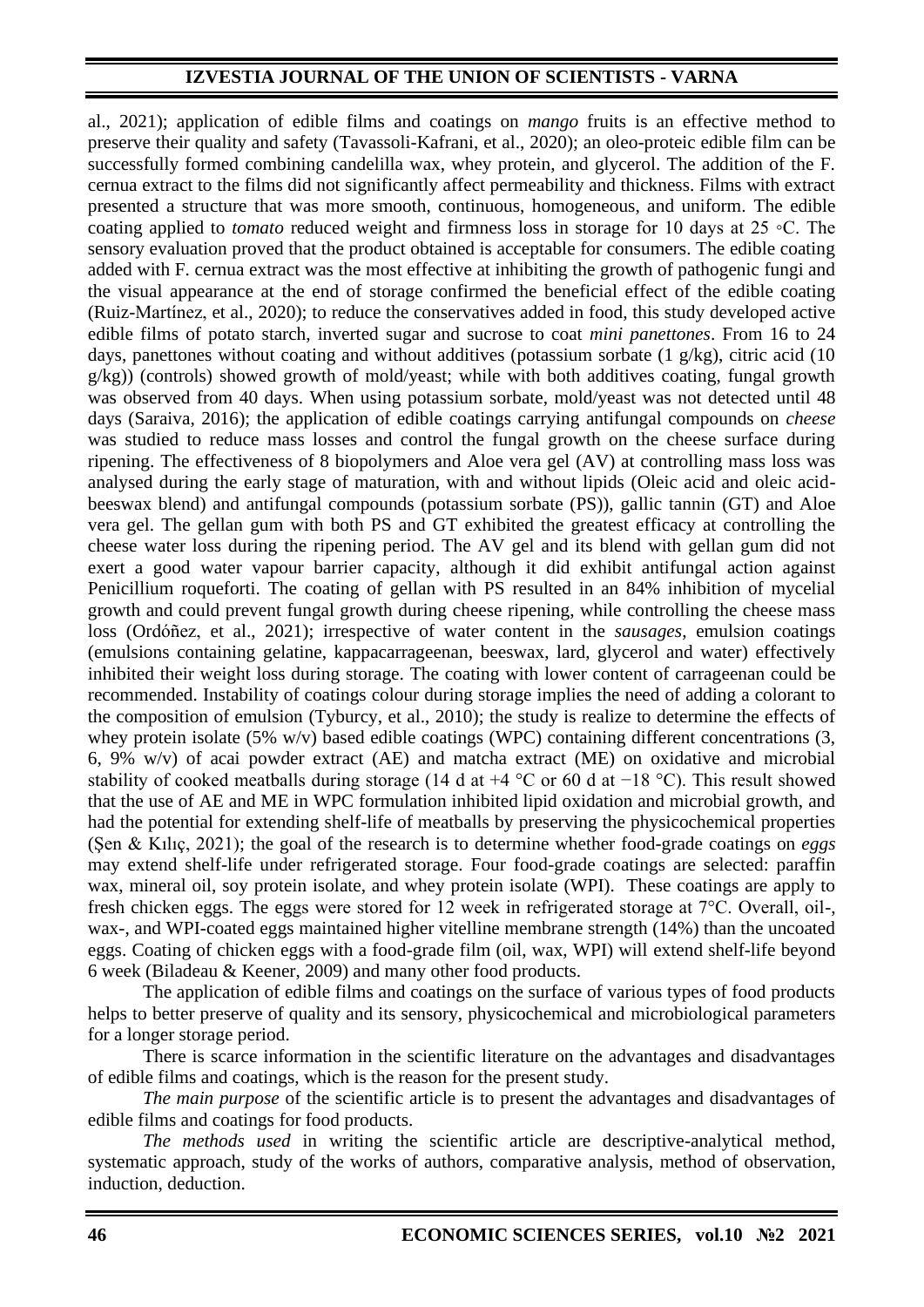## **2. Advantages of edible films and coatings for food products**

The point presents the positive aspects of edible films coatings for food in the following sequence (Raghav, et al., 2016; Šuput, et al, 2015; Shukla, et al., 2019):

- $\checkmark$  edible films and coatings (EFC) improve retention of composition of food products preserving food composition is important for producers, traders and consumers;
- $\checkmark$  components of the composition of (EFC) supplement the nutritional values of the different type of food - some components of the composition of (EFC) improve the nutritional and biological value of food products;
- $\checkmark$  maintain quality of food products during storage EFC can retard surface dehydration, moisture absorption, oxidation of ingredients, aroma loss, frying oil absorption, ripening/aging, and microbial deterioration of food products. Preservation of the sensory, physico-chemical and microbiological parameters of food products with applied edible films and coatings is important for all participants in commodity market relations - producers, traders and consumers;
- $\checkmark$  enhance the sensory properties of packaged food by incorporating flavorings, colorings and sweeteners. They also contribute to visual quality and surface smoothness of food. In modern conditions, food products with good sensory properties are preferred by consumers to enjoy their receptors when consuming food. Improving the sensory properties of food can be achieved by including flavors, colors and sweeteners in the composition of edible films and coatings;
- $\checkmark$  carry antimicrobial and antioxidant agents some EFC contain various antimicrobial and antioxidant agents. Oxygen has a deleterious effect on the quality of a wide variety of food products. The application of edible films and coatings to food products represents a new approach to solve this problem. Edible films and coatings can include antioxidant agents in their formulation and at the same time, they represent a barrier to oxygen, which results in a better preservation of quality to prolong period of time (Bonilla, et al., 2012). Microbiological studies are important for the quality of various food products (Stefanova & Pashova, 2018) and therefore antimicrobial agents are sometimes used in the composition of edible films and coatings to preserve food from certain types of microorganisms, thereby extending the shelf life;
- $\checkmark$  shelf-life extension and safety enhancement an increased protective function of food products extends shelf life and reduces the possibility of contamination by foreign matter;
- $\checkmark$  reduce weight loss and firmness loss EFC with a certain composition slow down the loss of water from food (mainly fresh fruits and vegetables) and firmness loss, and the food products are fresh for a longer period of time;
- $\checkmark$  individual packaging of small of foods the individual packaging of small foods can be done with edible films (figure 1 and figure 2) with different composition, carefully analyzing the specifics of the food product;
- $\checkmark$  reduces environmental pollution through decrease use polymer packaging and waste decrease use polymer packaging and waste - EFC are biodegradable and can therefore be used as substitutes for some synthetic packaging that pollutes the environment, which can achieve an environmental effect from the use of edible films and coatings;
- $\checkmark$  edibility and biodegradability to main-tain their edibility and biodegradability, all film components should be food-grade in-gredients and biodegradable (environ-mentally safe). Edible films and coatings can be consumed along with food products. In order to be edible, each of the components included in the composition of edible films and coatings must be safe, be able to be used in contact with food set by the requirements of bulgarian and european legislation;
- $\checkmark$  EFC can contain health beneficial nutrients the composition of edible films and coatings may contain various useful components (most often vitamins, plant extracts, etc.) that have a positive effect on the health of the human. From this point of view, edible films and coatings can be used to enrich food products with useful nutrients;
- $\checkmark$  physical and mechanical protection mechanical properties should be optimized regarding tensile strength, elongation-at-break, elastic modulus, compression strength, puncture strength,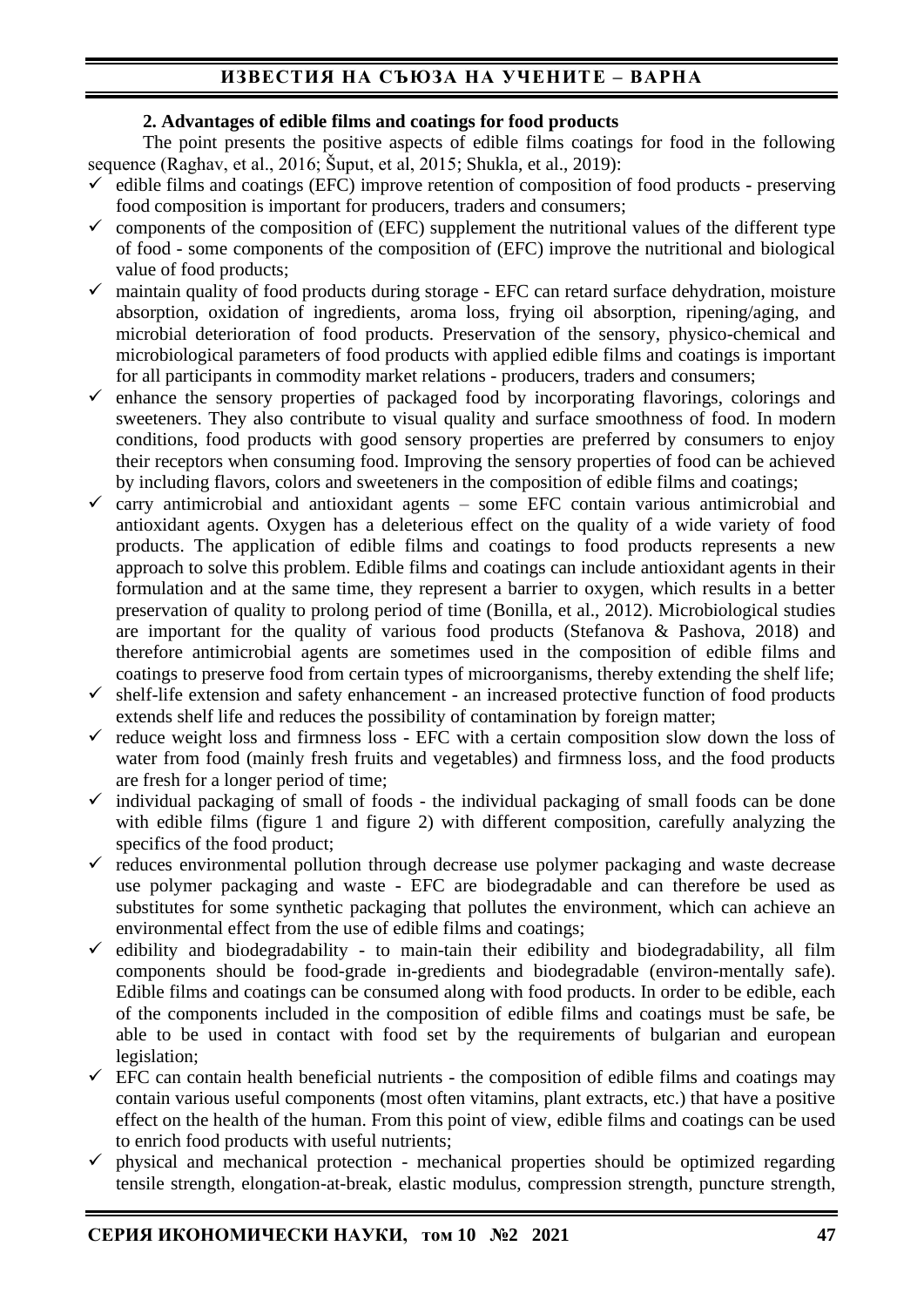stiffness, tea-ring strength, burst strength, abrasion re-sistance, adhesion force, folding endurance, etc. There is an appropriate methodology and equipment for studying the physicomechanical properties of edible films and coatings, and the results obtained provide the necessary information about the properties of the particular edible film or edible coating intended for the surface of food products;

- $\checkmark$  migration, permeation, and barrier functions All barrier properties are affected by film composition and environmental conditions (relative humidity and temperature). By optimizing the composition of edible films and coatings and finding suitable storage conditions (temperature and relative humidity) for EFC and food products, EFC can have very good barrier properties that preserve quality of food products for a longer period of time;
- $\checkmark$  active substance carriers and controlled release edible films and coatings can be utilized for food ingredients, pharmaceuticals, nutraceuticals, and agrochemicals in the form of capsules, microcapsules, soluble strips, flexible pouches, and coatings on hard particles.

### **3. Disadvantages of edible films and coatings for food products**

The point presents the negative aspects of edible films coatings for food in the following sequence (Okcu, et al., 2018; Raghav, et al., 2016):

- $\checkmark$  Thick coating can prohibit oxygen exchange, causes off-flavour development. The surface of the food product and the chosen method of applying the edible coatings can form a thick layer of the coating, which reduces the functionality and efficiency of the edible coatings;
- $\checkmark$  Some edible film and coatings are hygroscopic in nature, which helps to increase the possible growth of microbes, which prevents the EFC from fulfilling its main purpose. For this reason, you need to know and choose the right components (including antimicrobial agents if necessary) for the composition of edible films and coatings;
- $\checkmark$  allergic reactions some of the components (for example: beeswax) in the composition of edible films and coatings can cause allergic reactions in consumers;
- $\checkmark$  the high cost of the components (natural bipolymers) included in the composition of edible films and coatings increases the cost and reduces the economic efficiency of the use of edible films and coatings. In most cases, edible films and coatings are more expensive than synthetic packaging. This is one of the reasons for the difficult application of edible films and coatings in food production;
- $\checkmark$  lack of sufficient information for the use of machinery and equipment for the production of edible films and coatings with different compositions, different application methods, and EFC must have appropriate physical and mechanical properties to fulfill their main purpose;
- $\checkmark$  need for a second packing material because EFC have lesser physical and chemical resistance compared to synthetic packaging. These facts lead to serious consideration of the possibilities of edible films and coatings to replace synthetic packaging, as well as to look for opportunities to improve the physico-chemical and mechanical properties of the produced EFC.

Based on the scientific experience of the author of the present article in the field of EFC, some additional suggestions are given regarding the negative aspects of edible films and coatings for food:

- $\checkmark$  high cost of some physico-mechanical laboratory tests for the properties of edible films and coatings create difficulties related to the financing of the development of EFC;
- $\checkmark$  there are difficulties in applying edible films and coatings on the surface of food products the viscosity and specificity of the composition of edible films and coatings, as well as the type and surface of food and the chosen method of applying create these difficulties in application of EFC;
- $\checkmark$  there are no separate regulatory requirements for the use of edible films and coatings, which makes it difficult to determine the composition of the EFC. Sometimes in the scientific literature there are very good scientific results of specific edible films and coatings, but some of the components are not allowed for use in food. This is another reason for the difficult application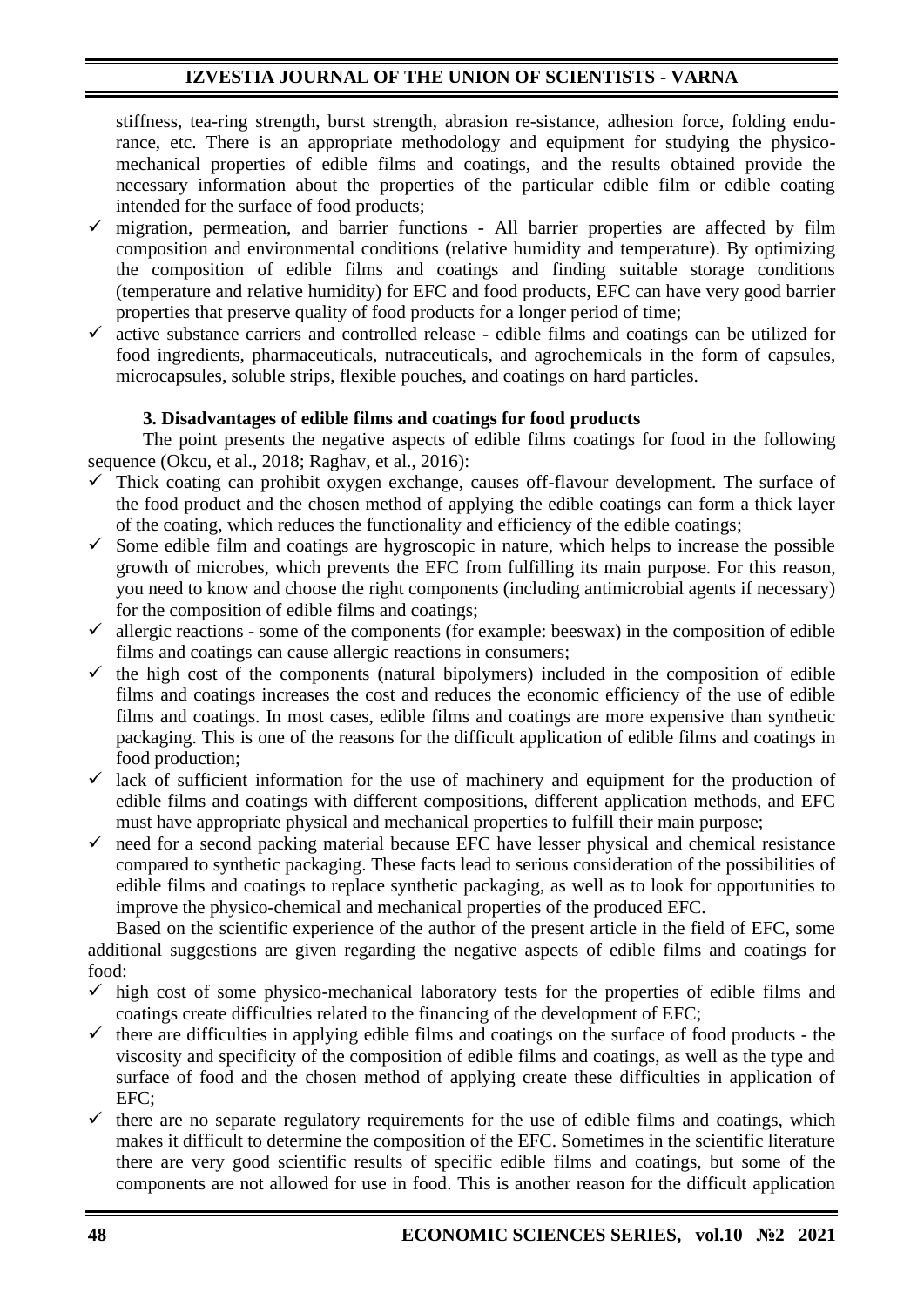of edible films and coatings in food production.

### **4. Advantages and disadvantages of edible films and coatings for food products**

The advantages and disadvantages of edible films and coatings, which are obtained on the basis of the scientific literature review, are presented in a summarized form (Table 1).

| $N_2$          | Advantages $(+)$                                                           | Disadvantages (-)                                                                                                                                              |
|----------------|----------------------------------------------------------------------------|----------------------------------------------------------------------------------------------------------------------------------------------------------------|
| $\mathbf{1}$   | preserve the composition of food products                                  | sometimes the formed edible coating has a thick<br>layer                                                                                                       |
| $\overline{2}$ | EFC can improve the nutritional value of food                              | some edible film and coatings are hygroscopic in<br>nature, which helps to increase the possible growth<br>of microbes                                         |
| 3              | maintain quality of food products during<br>storage                        | some of the components of edible films and coatings<br>can cause allergic reactions in consumers                                                               |
| 4              | enhance the sensory properties of food                                     | high cost of the components and reduce the<br>economic efficiency                                                                                              |
| 5              | EFC may include in the composition<br>antimicrobial and antioxidant agents | lack of sufficient information for the use of<br>machinery and equipment for the production of EFC                                                             |
| 6              | shelf-life extension and safety enhancement                                | need for a second packing material because more of<br>EFC have lesser physical and chemical resistance<br>compared to synthetic packaging                      |
| 7              | reduce weight loss and firmness loss                                       | high cost of some physico-mechanical laboratory<br>tests for the properties of EFC                                                                             |
| 8              | can use for individual packaging of small of<br>foods                      | there are difficulties in applying edible films and<br>coatings on the surface of food products                                                                |
| 9              | reduces environmental pollution through<br>decrease use polymer packaging  | there are no separate regulatory requirements for the<br>use of edible films and coatings, which makes it<br>difficult to determine the composition of the EFC |
| 10             | edibility and biodegradability                                             |                                                                                                                                                                |
| 11             | EFC can contain health beneficial nutrients                                |                                                                                                                                                                |
| 12             | EFC have a good physical and mechanical<br>protection                      |                                                                                                                                                                |
| 13             | EFC have a good barrier properties                                         |                                                                                                                                                                |
| 14             | EFC can be active substance carriers and<br>controlled release             |                                                                                                                                                                |

The summarized results of figure 1 show that the advantages of edible films and coatings are fourteen and their disadvantages are nine.

The advantages of edible coatings can be systematized into several main groups:

- $\checkmark$  advantages of using EFC about food quality 1. preserve the composition of food products; 2. EFC can improve the nutritional value of food; 3. maintain quality of food products during storage; 4. enhance the sensory properties of food; 7. reduce weight loss and firmness loss; 11. EFC can contain health beneficial nutrients;
- $\checkmark$  advantages of using EFC about shelf-life extension and safety enhancement 5. EFC may include in the composition antimicrobial and antioxidant agents; 6. shelf-life extension and safety enhancement; 14. EFC can be active substance carriers and controlled release;
- $\checkmark$  advantages of using EFC about environmental pollution 9. reduces environmental pollution through decrease use polymer packaging; 10. edibility and biodegradability;
- $\checkmark$  advantages in the production of EFC 8. production of individual packaging of small of foods; 12. EFC have a good physical and mechanical protection; 13. EFC have a good barrier properties.

The disadvantages of edible coatings can be systematized into four main groups:

 $\checkmark$  disadvantages about the composition of EFC (2. some edible film and coatings are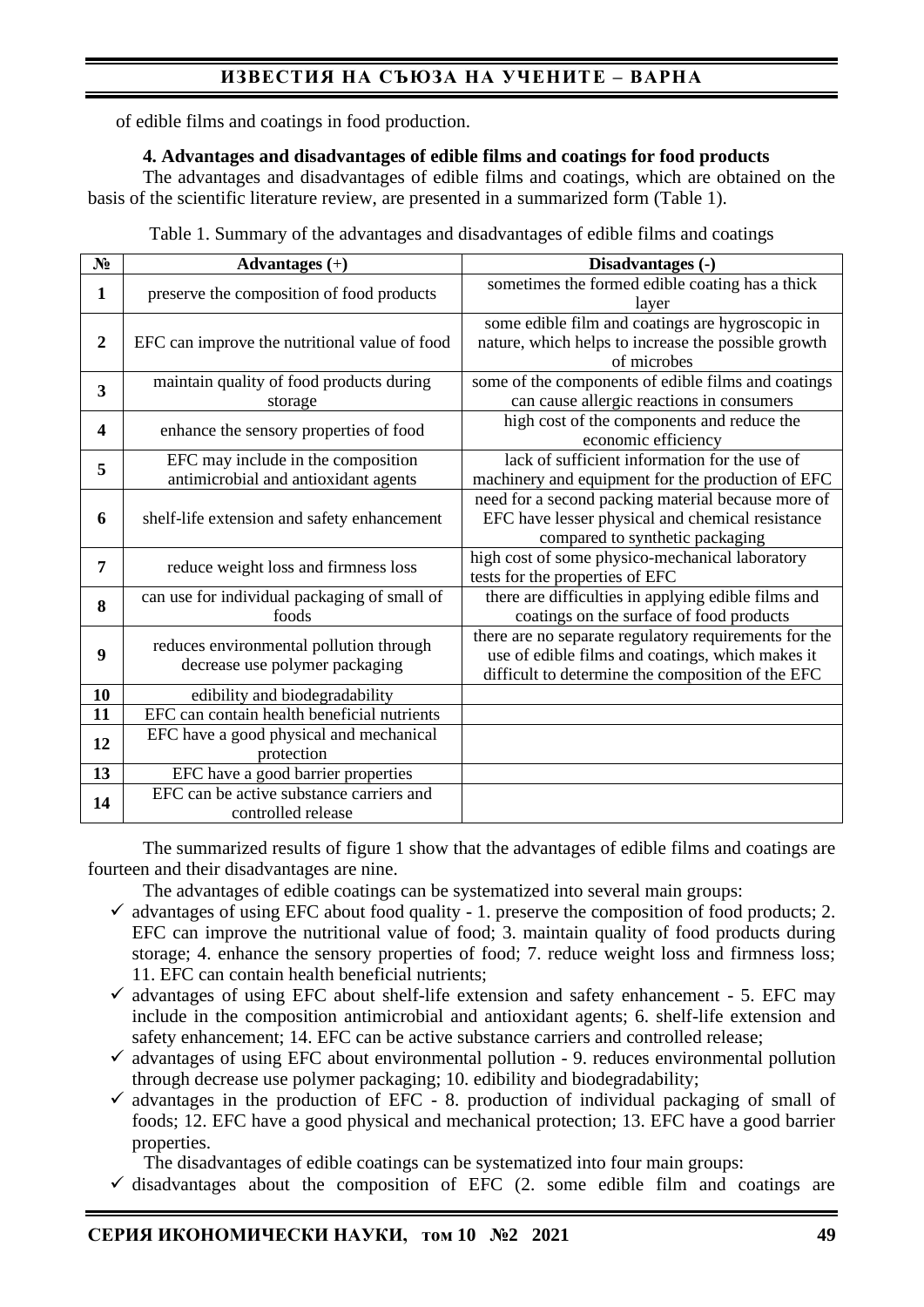hygroscopic in nature, which helps to increase the possible growth of microbes; 3. some of the components of edible films and coatings can cause allergic reactions in consumers);

- $\checkmark$  disadvantages about the production and applying of EFC (1. sometimes the formed edible coating has a thick layer; 5. lack of sufficient information for the use of machinery and equipment for the production of EFC; 6. need for a second packing material because more of EFC have lesser physical and chemical resistance compared to synthetic packaging; 8. there are difficulties in applying edible films and coatings on the surface of food products);
- $\checkmark$  disadvantages about the price and the economic efficiency about application of EFC (4. high cost of the components and reduce the economic efficiency; 7. high cost of some physicomechanical laboratory tests for the properties of EFC);
- $\checkmark$  disadvantages about the regulatory requirements of the EFC (9. there are no separate regulatory requirements for the use of edible films and coatings, which makes it difficult to determine the composition of the EFC).

The summarized results and the grouping by groups of the advantages and disadvantages of edible films and coatings are important for the development of research on EFC. The *advantages* of EFC that authors should use and deepen their work are regarding the fact that: EFC preserve food quality; EFC extend the shelf life of food; the use of EFC may limit the use of synthetic packaging; in the production of EFC, they have good physico-mechanical and barrier properties. The *disadvantages* of the EFC about that the scientific community must work on is to create appropriate strategies, opportunities and conditions to minimize the negative effects about: the composition of the EFC; the production and application of EFC; the price and the economic efficiency about the application of EFC; the regulatory requirements of the EFC.

### **Conclusion**

The scientific article summarizes, systematizes and groups the advantages and disadvantages of edible films and coatings for various food products. The scientific literature is dominated by authors focused on the advantages of edible films and coatings, but nevertheless their disadvantages are also presented. Summarizing, systematizing and grouping of the disadvantages of edible films and coatings in present article will make it possible to better see the problems associated with the production and application of edible films and coatings. Research on the advantages and disadvantages of edible films and coatings could provoke further research by researchers in the field of edible films and coatings.

### **References**

- 1. Biladeau, A.M. and Keener, K.M. (2009). The effects of edible coatings on chicken egg quality under refrigerated storage. *Poultry Science*, Vol. 88, Issue 6, pp. 1266-1274.
- 2. Bonilla, J., Atarés, L., Vargas, M. and Chiralt, A. (2012). Edible films and coatings to prevent the detrimental effect of oxygen on food quality: Possibilities and limitations. *Journal of Food Engineering*, 110, pp. 208–213.
- 3. Cazón, P., Velazquez, G, Ramírez, J.A. and Vázquez, M. (2017). Polysaccharide-based films and coatings for food packaging: A review. *Food Hydrocolloids*, Vol. 68, pp. 136-148.
- 4. Hammam, A.R.A. (2019). Technological, applications, and characteristics of edible flms and coatings: a review. *SN Applied Sciences*, 1:632.
- 5. Hernández-Carrillo, J.G., Orta-Zavalza, E., González-Rodríguez, S.E., Montoya-Torres, C. Sepúlveda-Ahumada, D.R. and Ortiz-Rivera, Y. (2021). Evaluation of the effectivity of reuterin in pectin edible coatings to extend the shelf-life of strawberries during cold storage. *Food Packaging and Shelf Life*, Volume 30, 100760.
- 6. Kamal, I. (2019). Edible Films and Coatings: Classification, Preparation, Functionality and Applications - A Review. *Lupine Publishers*, pp. 501-510.
- 7. Kapetanakou, A.E., Manios, S.G. and Skandamis, P.N. (2014). Application of Edible Films and Coatings on Food. *Novel Food Preservation and Microbial Assessment Techniques*, pp. 237-274.